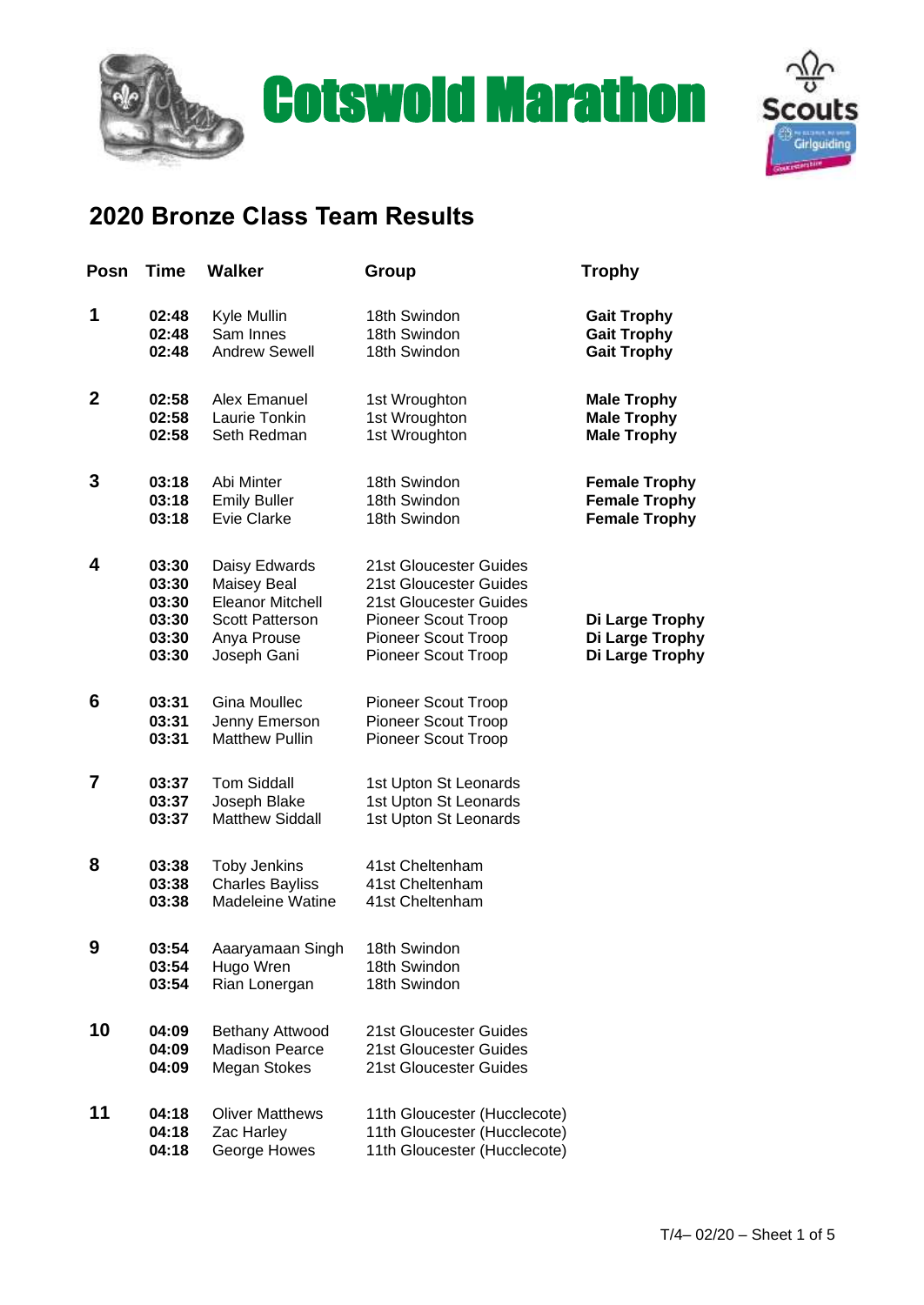| 12 | 04:20 | <b>Reuben Moore</b>       | 44th Whitetree Scout Group   |
|----|-------|---------------------------|------------------------------|
|    | 04:20 | Sam Spiller               | 44th Whitetree Scout Group   |
|    | 04:20 | <b>Edward Ainsley</b>     | 44th Whitetree Scout Group   |
| 13 | 04:20 | Hollie Wylie              | 11th Gloucester (Hucclecote) |
|    | 04:20 | Leah Plant                | 11th Gloucester (Hucclecote) |
|    | 04:20 | Samuel Newman             | 11th Gloucester (Hucclecote) |
| 14 | 04:22 | Joseph Cooke              | 44th Whitetree Scout Group   |
|    | 04:22 | Zachary Williams          | 44th Whitetree Scout Group   |
|    | 04:22 | Thomas Howard             | 44th Whitetree Scout Group   |
|    | 04:22 | John Shirley              | 45th Gloucester (Abbeydale)  |
|    | 04:22 | Alex Dupree               | 45th Gloucester (Abbeydale)  |
|    | 04:22 | <b>Andy Elliott</b>       | 45th Gloucester (Abbeydale)  |
| 16 | 04:23 | Leo Davis                 | 45th Gloucester (Abbeydale)  |
|    | 04:23 | Roman Wardle              | 45th Gloucester (Abbeydale)  |
|    | 04:23 | <b>Tom Pockett</b>        | 45th Gloucester (Abbeydale)  |
| 17 | 04:24 | Monty Ridsdale            | 44th Whitetree Scout Group   |
|    | 04:24 | Jonathen Zeng             | 44th Whitetree Scout Group   |
|    | 04:24 | Louis Spiller             | 44th Whitetree Scout Group   |
| 18 | 04:26 | Kasper Bleay              | Amberley                     |
|    | 04:26 | <b>Billy Payne</b>        | Amberley                     |
|    | 04:26 | Joseph Payne              | Amberley                     |
| 19 | 04:32 | Arlo Orchard              | 31st Gloucester (Highnam)    |
|    | 04:32 | Eilidh Campbell           | 31st Gloucester (Highnam)    |
|    | 04:32 | Juliet Bye                | 31st Gloucester (Highnam)    |
| 20 | 04:33 | <b>Jess Summers</b>       | 1st Eynsham Guides           |
|    | 04:33 | Aisha Zumbuhl             | 1st Eynsham Guides           |
|    | 04:33 | <b>Florence Wetherald</b> | 1st Eynsham Guides           |
| 21 | 04:34 | Tara Newman               | 41st Cheltenham              |
|    | 04:34 | James Green               | 41st Cheltenham              |
|    | 04:34 | Sarah Bayliss             | 41st Cheltenham              |
| 22 | 04:35 | Adam Evans                | 41st Cheltenham              |
|    | 04:35 | <b>Dmitry Polyntsev</b>   | 41st Cheltenham              |
|    | 04:35 | Zac Lennox-Rudall         | 41st Cheltenham              |
| 23 | 04:36 | <b>Jack Morris</b>        | 1st Backwell Tues Troop      |
|    | 04:36 | Archie White              | 1st Backwell Tues Troop      |
|    | 04:36 | George Karthauser         | 1st Backwell Tues Troop      |
| 24 | 04:59 | Theo Cameron              | 1st Backwell Tues Troop      |
|    | 04:59 | Henry Hobbs               | 1st Backwell Tues Troop      |
|    | 04:59 | Jamie Sugar               | 1st Backwell Tues Troop      |
| 25 | 05:00 | <b>Dylan Morris</b>       | 18th Bristol                 |
|    | 05:00 | <b>Theo Bradwell</b>      | 18th Bristol                 |
|    | 05:00 | Zachary Wlaznik           | 18th Bristol                 |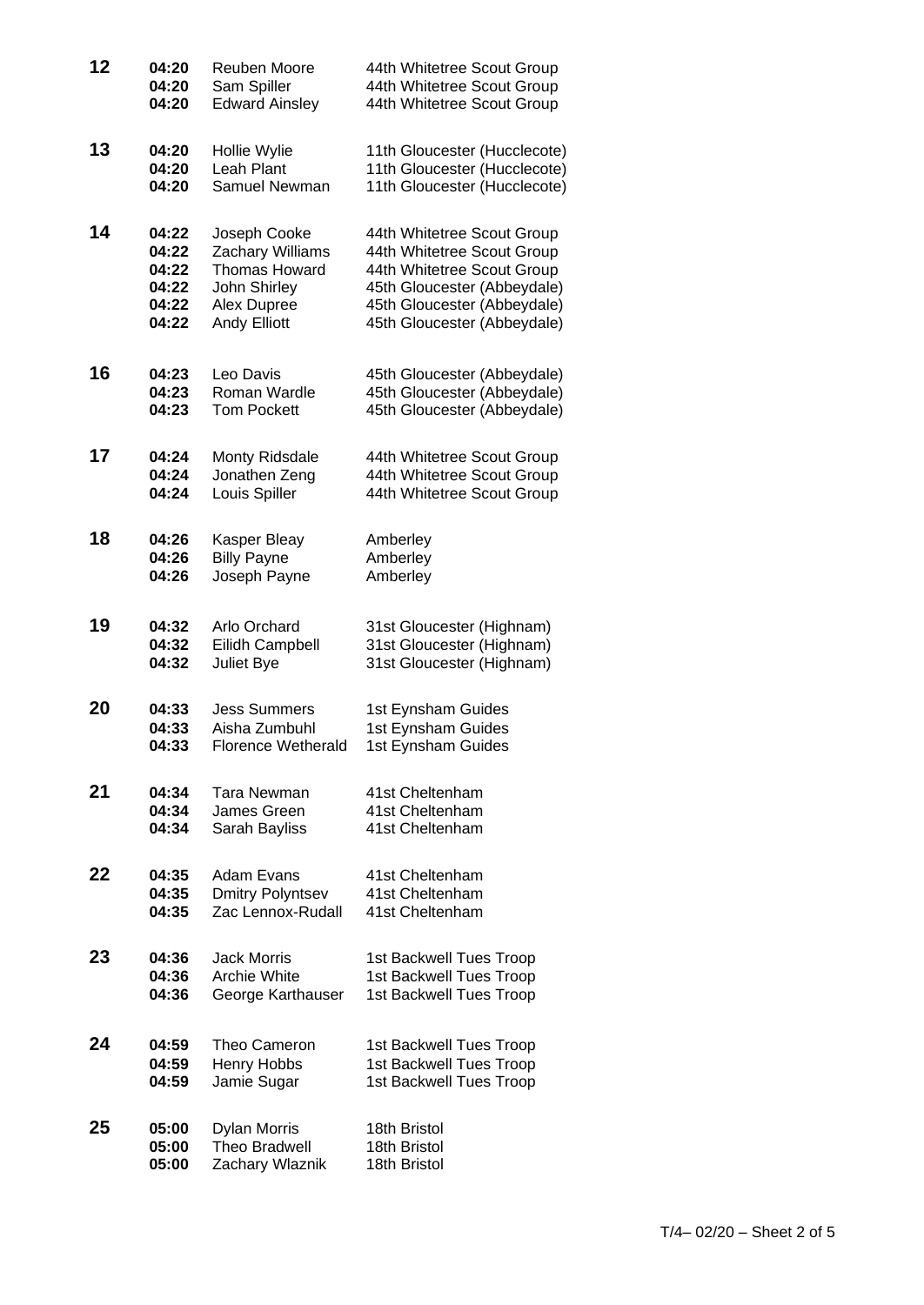| 26 | 05:01 | <b>Max Andrews</b>   | 18th Bristol                 |
|----|-------|----------------------|------------------------------|
|    | 05:01 | Alfie Blackmore      | 18th Bristol                 |
|    | 05:01 | <b>Patrick Rolt</b>  | 18th Bristol                 |
| 27 | 05:10 | Huy-Quang Le         | 38th Gloucester (Longlevens) |
|    | 05:10 | Trung-Tinh Le        | 38th Gloucester (Longlevens) |
|    | 05:10 | <b>Adam Treacher</b> | 38th Gloucester (Longlevens) |
| 28 | 05:11 | Jojo Enright         | 1st Cheltenham (Highbury)    |
|    | 05:11 | Laura Cadogan        | 1st Cheltenham (Highbury)    |
|    | 05:11 | Robyn Franklyn       | 1st Cheltenham (Highbury)    |
| 29 | 05:12 | <b>Emily Freeman</b> | 1st Backwell Friday Scouts   |
|    | 05:12 | <b>Evie Baxter</b>   | 1st Backwell Friday Scouts   |
|    | 05:12 | Chris Hull           | <b>Barracuda Explorers</b>   |
|    | 05:12 | <b>Ned Burton</b>    | 1st Cheltenham (Highbury)    |
|    | 05:12 | <b>Oliver Dyer</b>   | 1st Cheltenham (Highbury)    |
|    | 05:12 | Nathan Sinclair      | 1st Cheltenham (Highbury)    |
| 31 | 05:13 | <b>Rosie Walker</b>  | 1st Backwell Friday Scouts   |
|    | 05:13 | Hannah Payne         | 1st Backwell Friday Scouts   |
|    | 05:13 | Georgia Moran        | 1st Backwell Friday Scouts   |
|    | 05:13 | Matilda Bradley      | 38th Gloucester (Longlevens) |
|    | 05:13 | Jago Curnow          | 38th Gloucester (Longlevens) |
|    | 05:13 | <b>Emily Burton</b>  | 38th Gloucester (Longlevens) |
|    | 05:13 | <b>Finlay Baines</b> | Amberley                     |
|    | 05:13 | Andy Baines          | Amberley                     |
|    | 05:13 | <b>Isla Crompton</b> | Amberley                     |
| 34 | 05:14 | <b>Torben Ellen</b>  | Amberley                     |
|    | 05:14 | <b>Wilf Millard</b>  | Amberley                     |
|    | 05:14 | Sebi Turner          | Amberley                     |
| 30 | 05:16 | Alexander Taylor     | 1st Dursley                  |
|    | 05:16 | Jocelyn Reynard      | 1st Dursley                  |
|    | 05:16 | Sam Hall             | 1st Dursley                  |
| 31 | 05:27 | George Grenham       | 18th Bristol                 |
|    | 05:27 | Noah Lewis           | 18th Bristol                 |
|    | 05:27 | George Taylor Ashby  | 18th Bristol                 |
|    | 05:27 | Olivia Stuart-Hunt   | 1st Backwell Friday Scouts   |
|    | 05:27 | Amelie Foot          | 1st Backwell Friday Scouts   |
|    | 05:27 | Elycia White         | 1st Backwell Friday Scouts   |
| 33 | 05:30 | Jasper Drake         | <b>Cranham Scouts</b>        |
|    | 05:30 | Nick Boon            | <b>Cranham Scouts</b>        |
|    | 05:30 | <b>Thomas Bolt</b>   | <b>Cranham Scouts</b>        |
| 34 | 05:31 | <b>Toby Fowler</b>   | <b>Cranham Scouts</b>        |
|    | 05:31 | <b>Harriet Boon</b>  | <b>Cranham Scouts</b>        |
|    | 05:31 | Luke Fowler          | <b>Cranham Scouts</b>        |
| 35 | 05:40 | Rosa Gainsborough    | 18th Bristol                 |
|    | 05:40 | <b>Esme Seal</b>     | 18th Bristol                 |
|    | 05:40 | Clara Nioche         | 18th Bristol                 |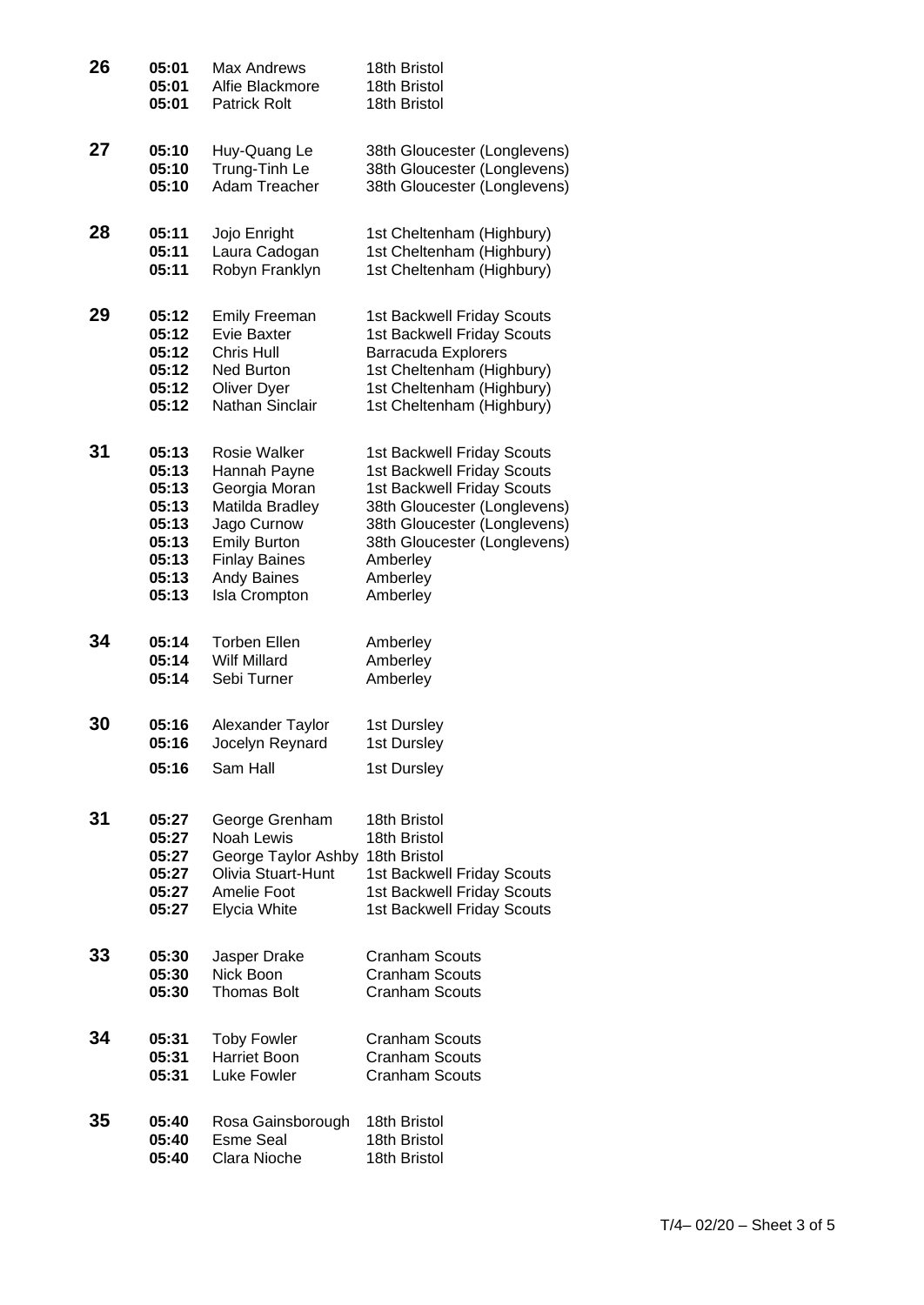| 36 | 05:52 | <b>Dylan Alliston</b>  | 1st Ruardean              |
|----|-------|------------------------|---------------------------|
|    | 05:52 | Jeremy Maxwell         | 1st Ruardean              |
|    | 05:52 | Liam Bevan             | 1st Ruardean              |
| 36 | 05:53 | Anita Maxwell          | 1st Ruardean              |
|    | 05:53 | Josie Brain            | 1st Ruardean              |
|    | 05:53 | Josie Jones            | 1st Ruardean              |
| 37 | 06:02 | <b>Charlie Howells</b> | 1st Aylburton & Lydney    |
|    | 06:02 | <b>Emily Burke</b>     | 1st Aylburton & Lydney    |
|    | 06:02 | Sam Worgan             | 1st Aylburton & Lydney    |
| 38 | 06:03 | <b>Adam Tompkins</b>   | 1st Aylburton & Lydney    |
|    | 06:03 | Sam Westwood           | 1st Aylburton & Lydney    |
|    | 06:03 | Simon Burke            | 1st Aylburton & Lydney    |
| 39 | 06:17 | Eve Perry              | 1st Backwell Tues Troop   |
|    | 06:17 | <b>Katie Cliffe</b>    | 1st Backwell Tues Troop   |
|    | 06:17 | <b>Meredith Hinton</b> | 1st Backwell Tues Troop   |
| 40 | 06:27 | Deshay Tyler           | 48th Gloucester Quedgeley |
|    | 06:27 | Nathan Hayward         | 48th Gloucester Quedgeley |
|    | 06:27 | <b>Cameron Wilkes</b>  | 48th Gloucester Quedgeley |
| 41 | 06:28 | Alex James             | 48th Gloucester Quedgeley |
|    | 06:28 | <b>Blake Jalowik</b>   | 48th Gloucester Quedgeley |
|    | 06:28 | Max Wade               | 48th Gloucester Quedgeley |
| 42 | 06:29 | Alex Cooke             | 48th Gloucester Quedgeley |
|    | 06:29 | Kristian Jones         | 48th Gloucester Quedgeley |
|    | 06:29 | Oliva Darlington       | 48th Gloucester Quedgeley |
| 43 | 07:00 | <b>Isla Durrant</b>    | 23rd Bath                 |
|    | 07:00 | Sky Hodgson            | 23rd Bath                 |
|    | 07:00 | <b>Emma Stables</b>    | 23rd Bath                 |
| 44 | 07:01 | Iona Fisher            | 23rd Bath                 |
|    | 07:01 | Maisy Clutterbuck      | 23rd Bath                 |
|    | 07:01 | <b>Betsy Aston</b>     | 23rd Bath                 |
| 45 | 07:07 | <b>Richard Bishop</b>  | 3rd Tewkesbury Scouts     |
|    | 07:07 | Sam Gilchrist          | 3rd Tewkesbury Scouts     |
|    | 07:07 | Thomas Cox             | 3rd Tewkesbury Scouts     |
| 46 | 07:08 | Zuzanna Kula           | 3rd Tewkesbury Scouts     |
|    | 07:08 | Alexander Ashley       | 3rd Tewkesbury Scouts     |
|    | 07:08 | <b>William Terry</b>   | 3rd Tewkesbury Scouts     |

## **2020 Bronze Class Individual Results**

|                | 02:48 | <b>Antony Martin</b>  | 18th Swindon                |
|----------------|-------|-----------------------|-----------------------------|
| $\overline{2}$ | 02:58 | <b>Matthew Bather</b> | 1st Wroughton               |
| 3              | 03:11 | Alex Rawlinson        | 45th Gloucester (Abbeydale) |
|                | 03:11 | Andy Rawlinson        | 45th Gloucester (Abbeydale) |
|                | 03:11 | Natalie Wildschek     | 45th Gloucester (Abbeydale) |
| 6              | 03:18 | Jo Buller             | 18th Swindon                |